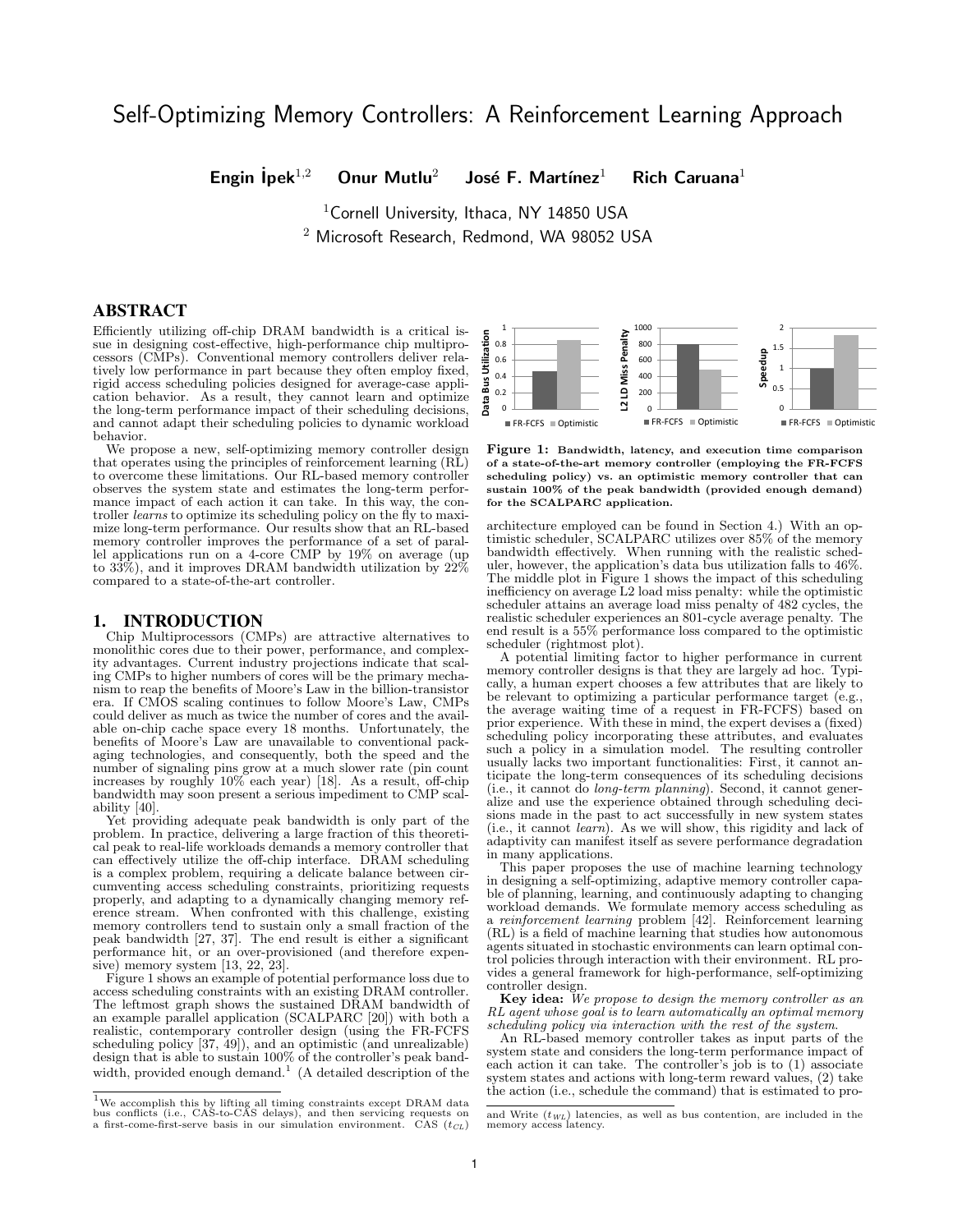vide the highest long-term reward (i.e., performance) value at a given system state, and (3) continuously update long-term reward values associated with state-action pairs, based on feedback from the system, in order to adapt to changes in workloads and memory reference streams. In contrast to conventional memory controllers, an RL-based memory controller:

- Anticipates the long-term consequences of its scheduling decisions, and continuously optimizes its scheduling policy based on this anticipation.
- Utilizes experience learned in previous system states to make good scheduling decisions in new, previously unobserved states.
- Adapts to dynamically changing workload demands and memory reference streams.

An RL-based design approach allows the hardware designer to focus on what performance target the controller should accomplish and what system variables might be useful to ultimately derive a good scheduling policy, rather than devising a fixed policy that describes exactly how the controller should accomplish that target. This not only eliminates much of the human design effort involved in traditional controller design, but also (as our evaluation shows) yields higher-performing controllers.

We evaluate our self-optimizing memory controller using a variety of parallel applications from the SPEC OpenMP [4], NAS OpenMP [5], Nu-MineBench [33], and SPLASH-2 [46] benchmark suites. On a 4-core CMP with a single-channel DDR2-800 memory subsystem (6.4GB/s peak bandwidth in our setup), the RL-based memory controller improves performance by 19% on average (up to 33%) over a state-of-the-art FR-FCFS scheduler. This effectively cuts in half the performance gap between the single-channel configuration and a more expensive dual-channel DDR2-800 subsystem with twice the peak bandwidth. When applied to the dual-channel subsystem, the RL-based scheduler delivers an additional 14% performance improvement on average. Overall, our results show that self-optimizing memory controllers can help utilize the available memory bandwidth in a CMP more efficiently.

# 2. BACKGROUND AND MOTIVATION

We briefly review the operation of the memory controller in modern DRAM systems to motivate the need for intelligent DRAM schedulers, and provide background on reinforcement learning as applicable to DRAM scheduling. Detailed descriptions are beyond the scope of this paper. Interested readers can find more detailed descriptions in [11, 12, 37] on DRAM systems and in [6, 28, 42] on reinforcement learning.

# 2.1 Memory Controllers: Why are They Difficult to Optimize?

Modern DRAM systems consist of dual in-line memory modules (DIMMs), which are composed of multiple DRAM chips put together to obtain a wide data interface. Each DRAM chip is organized as multiple independent memory banks. Each bank is a two-dimensional array organized as  $rows \times columns$ .

Only a single row can be accessed in each bank at any given time. Each bank contains a row buffer that stores the row that can be accessed. To access a location in a DRAM bank, the memory controller must first make sure that the row is in the row buffer. An *activate* command brings the row whose address is indicated by the address bus from the memory array into the row buffer. Once the row is in the row buffer, the controller can issue read or write commands to access a column whose address is indicated by the address bus. Each read or write command transfers multiple columns of data, specified by a programmable burst length parameter. To access a different row, the controller must first issue a precharge command so that the data in the row buffer is written back to the memory array. After the precharge, the controller can issue an activate command to open the new row it needs to access.

The memory controller accepts cache misses and write-back requests from the processor(s) and buffers them in a *memory* transaction queue. The controller's function is to satisfy such requests by issuing appropriate DRAM commands while preserving the integrity of the DRAM chips. To do so, it tracks the state of each DRAM bank (including the row buffer), each DRAM bus, and each memory request. The memory controller's task is complicated due to two major reasons.

First, the controller needs to obey all DRAM timing constraints to provide correct functionality. DRAM chips have a large number of timing constraints that specify when a command can be legally issued. There are two kinds of timing constraints: local (per-bank) and global (across banks due to shared resources between banks). An example local constraint is the *activate to read/write delay*,  $t_{RCD}$ , which specifies the minimum amount of time the controller needs to wait to issue a read/write command to a bank after issuing an activate command to that bank. An example global constraint is the write to read delay,  $t_{WTR}$ , which specifies the minimum amount of time that needs to pass to issue a read command to any bank after issuing a write command to any bank. State-of-the-art DDR2 SDRAM chips often have a large number of timing constraints that must be obeyed when scheduling commands (e.g., over 50 timing constraints in [26]).

Second, the controller must intelligently prioritize DRAM commands from different memory requests to optimize system performance. Different orderings and interleavings of DRAM commands result in different levels of DRAM throughput and latency [37]. Finding a good schedule is not an easy task as scheduling decisions have long-term consequences: not only can issuing a DRAM command prevent servicing other requests in subsequent DRAM cycles (due to timing constraints), but also the interleaving of requests from different cores (and therefore the future contents of the memory reference stream) is heavily influenced by which core's blocking requests get serviced next (possibly unblocking the instruction window or the fetch unit of the requesting core, allowing it to generate new memory requests). Moreover, the ultimate benefit provided by a scheduling decision is heavily influenced by the future behavior of the processors, which certainly is not under the scheduler's control.

Current memory controllers use relatively simple policies to schedule DRAM accesses. Rixner et al. [37] show that none of the fixed policies studied provide the best performance for all workloads and under all circumstances. However, the FR-FCFS (first-ready first-come first-serve) policy [36, 37] provides the best average performance. Among all ready commands, FR-FCFS prioritizes (1) column (CAS) commands (i.e., read or write commands) over row (RAS) commands (i.e., activate and precharge) in order to maximize the number of accesses to open rows, and (2) older commands over younger commands. Hence, FR-FCFS gives the highest priority to the oldest ready column command in the transaction queue. The goal of the FR-FCFS policy is to maximize DRAM throughput and minimize average request latency. However, FR-FCFS does not consider the long-term performance impact of either (1) prioritizing a column command over a row command, or (2) prioritizing an older command over a younger command.

# 2.2 Reinforcement Learning and Its Applicability to DRAM Scheduling

Machine learning is the study of computer programs and algorithms that learn about their environment and improve automatically with experience. Within this larger framework, Reinforcement Learning (RL), sometimes called "learning from interaction," studies how autonomous agents situated in stochastic environments can learn to maximize the cumulative sum of a numerical reward signal received over their lifetimes through interaction with their environment [6, 42].

Figure 2(a) depicts the agent-environment interface that defines the operation of RL agents. The agent interacts with its environment over a discrete set of time steps. At each step, the agent senses the current state of its environment, and executes an action. This results in a change in the state of the environment (which the agent can sense in the next time step), and produces an immediate reward. The agent's goal is to maximize its long-term cumulative reward by learning an optimal policy that maps states to actions.

Figure 2(b) shows how a self-optimizing DRAM controller fits within this framework. The agent represents the DRAM command scheduler, while the environment comprises the rest of the system: cores, caches, buses, DRAM banks, and the scheduling queue are all part of the agent's environment. Each time step corresponds to a DRAM clock cycle, during which the agent can observe the system state and execute an action. Relevant attributes for describing the environment's state can include the number of reads, writes, or load misses in the transaction queue, the criticality of each request (e.g., based on the requester's relative in-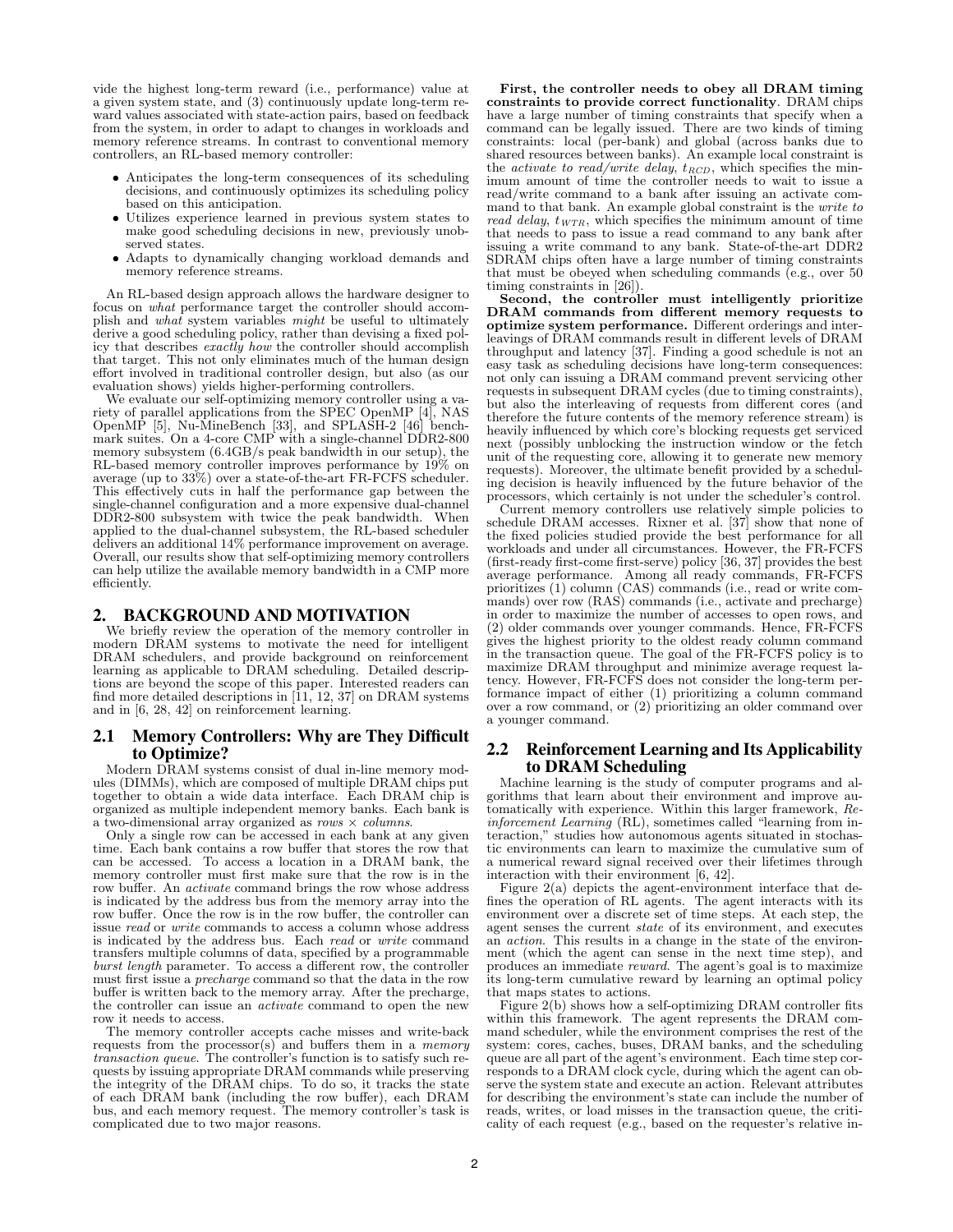

Figure 2: (a) Intelligent agent based on reinforcement learning principles; (b) DRAM scheduler as an RL-agent

struction sequence number), whether a given request would hit in the row buffer if serviced next, or the total number of reads and writes pending for each row and bank. The actions available to the agent cover the legal DRAM commands that can be issued in the following DRAM cycle (precharge, activate, read, or write). Note that the set of available actions can change from one time step to the next depending on the system state; in particular, the agent may have no actions available in states where timing constraints prevent issuing any commands. Finally, rewards can be designed in several different ways depending on optimization goals; for instance, to have the agent learn how to maximize data bus utilization, the agent can be given a reward of one each time it issues a command that utilizes the data bus (i.e., a read or write command), and a reward of zero at all other times.

Three major challenges facing an RL agent are:

Temporal credit assignment. The agent needs to learn how to assign credit and blame to past actions for each observed immediate reward. In some cases, a seemingly desirable action that yields high immediate reward may drive the system towards undesirable, stagnant states that offer no rewards; at other times, executing an action with no immediate reward may be critical to reaching desirable future states. For example, a write command that fills an otherwise unused DRAM data bus cycle might result in several future cycles where DRAM bandwidth is underutilized, whereas a precharge command that does not result in any immediate data bus utilization might facilitate better bandwidth utilization in future cycles. Hence, acting optimally requires planning: the agent must anticipate the future consequences of its actions and act accordingly to maximize its long-term cumulative payoffs.

Exploration vs. exploitation. The agent needs to explore its environment sufficiently (and collect training data) before it can learn a high-performance control policy, but it also needs to exploit the best policy it has found at any point in time. Too little exploration of the environment can cause the agent to commit to suboptimal policies early on, whereas excessive exploration can result in long periods during which the agent executes suboptimal actions to explore its environment. Furthermore, the agent needs to continue exploring its environment and improving its policy (life-long learning) to accommodate changes in its environment (e.g., due to phase changes or context switches).

Generalization. Because the size of the state space is exponential in the number of attributes considered, the agent's environment may be represented by an overwhelming number of possible states. In such cases, it is exceedingly improbable for the agent to experience the same state more than once over its lifetime. Consequently, the only way to learn a mapping from states to actions is to generalize and apply the experience gathered over previously encountered (but different) system states to act successfully in new states.

In the rest of this section, we describe briefly the formal mechanisms behind reinforcement learning, and we illustrate its potential to successfully characterize and optimize memory access scheduling.

#### *2.2.1 Markov Decision Processes*

In reinforcement learning, the agent's environment is described by an abstraction called a Markov Decision Process (MDP). Formally, an MDP consists of a set S of system states, a set A of actions, a transition probability distribution  $T = P(s_{t+1})$ 



Figure 3: Example of a non-deterministic Markov Decision Process (MDP).

 $s'|s_t = s, a_t = a$ ) that assigns the probability of each possible next state  $s'$  for each state  $s$  and action  $a$ , and a reward function  $R = E[r_{t+1} | s_t = s, a_t = a, s_{t+1} = s']$  that defines the expected value of the next reward received when action  $a$  is executed in state s, followed by a transition to state  $s'$ . Together, the transition probability distribution and reward function completely describe the dynamics of the environment. Figure 3 shows the transition graph of an example non-deterministic MDP. The environment described by the MDP has two states S0 and S1, and there are two actions A0 and A1 available to the agent in both states. Executing action A0 in state S0 causes the agent to remain in state  $S_0$  and receive a reward of 3 with a probability of 0.1, and causes a transition to state S1 and a reward of 15 with a probability of 0.9. The goal of the agent is to learn an effective policy  $\pi$  that maps states to actions to maximize its cumulative long-term rewards. Note that the next state is nondeterministic from the viewpoint of the agent because the next state is not solely a function of the action but rather a function of both the action and the environment (i.e. the system's behavior). For example, in DRAM scheduling, the next state of the system depends partly on the command scheduled by the DRAM scheduler, and partly on the system's behavior in that cycle, which is not under the scheduler's control (but may be part of a function that can be learned).

Cumulative Rewards: Memory access scheduling is most naturally formulated as an infinite-horizon (i.e., continuing) task, where the agent (scheduler) constantly navigates the MDP by scheduling DRAM commands, accumulating rewards along the MDP edges as specified by the MDP's reward function. One issue that comes up in an infinite-horizon MDP is the convergence of the cumulative rewards. Since the agent's lifetime is infinite (at least for all practical purposes), all policies would lead to infinite reward over the agent's lifetime, leading to an ill-defined objective function for optimization. Instead, in infinite-horizon problems, optimizing for a discounted cumulative reward function at each time step  $t$  is more appropriate:

$$
E[\sum_{i=0}^{\infty} \gamma^t \cdot r_{t+i}] \tag{1}
$$

Here,  $r_t$  is the immediate reward observed at time step t, and  $\gamma$  is a discount rate parameter between zero and one ( $0 \leq \gamma$ ) 1). Discounting causes the sum of future rewards to act as a geometric series, and guarantees convergence [6]. Intuitively,  $\gamma$ can be seen as a knob that controls how important future rewards are compared to immediate rewards. Larger values of  $\gamma$  lead to agents with greater foresight and better planning capabilities, but require longer training times. As  $\gamma$  is reduced, the agent becomes increasingly myopic; in the extreme case where  $\gamma$  is set to zero, the agent learns only to choose actions that maximize the immediate rewards it receives from its environment.

#### *2.2.2 Rewarding Control Actions: Q-values*

An elegant way of addressing the temporal credit assignment problem is through the notion of Q-values [28, 42], which form the basis of many reinforcement learning algorithms. In an infinite-horizon non-deterministic MDP, the Q-value of a stateaction pair  $(s,a)$  under policy  $\pi$  (denoted by  $Q_{\pi(s,a)}$ ) represents the expected value of the cumulative discounted future reward that is obtained when action  $a$  is executed in state  $s$ , and policy  $\pi$  is followed thereafter. In the context of DRAM scheduling, a Q-value describes the long-term value of scheduling a command in a given system state. If a Q-value for the optimal policy  $\pi^*$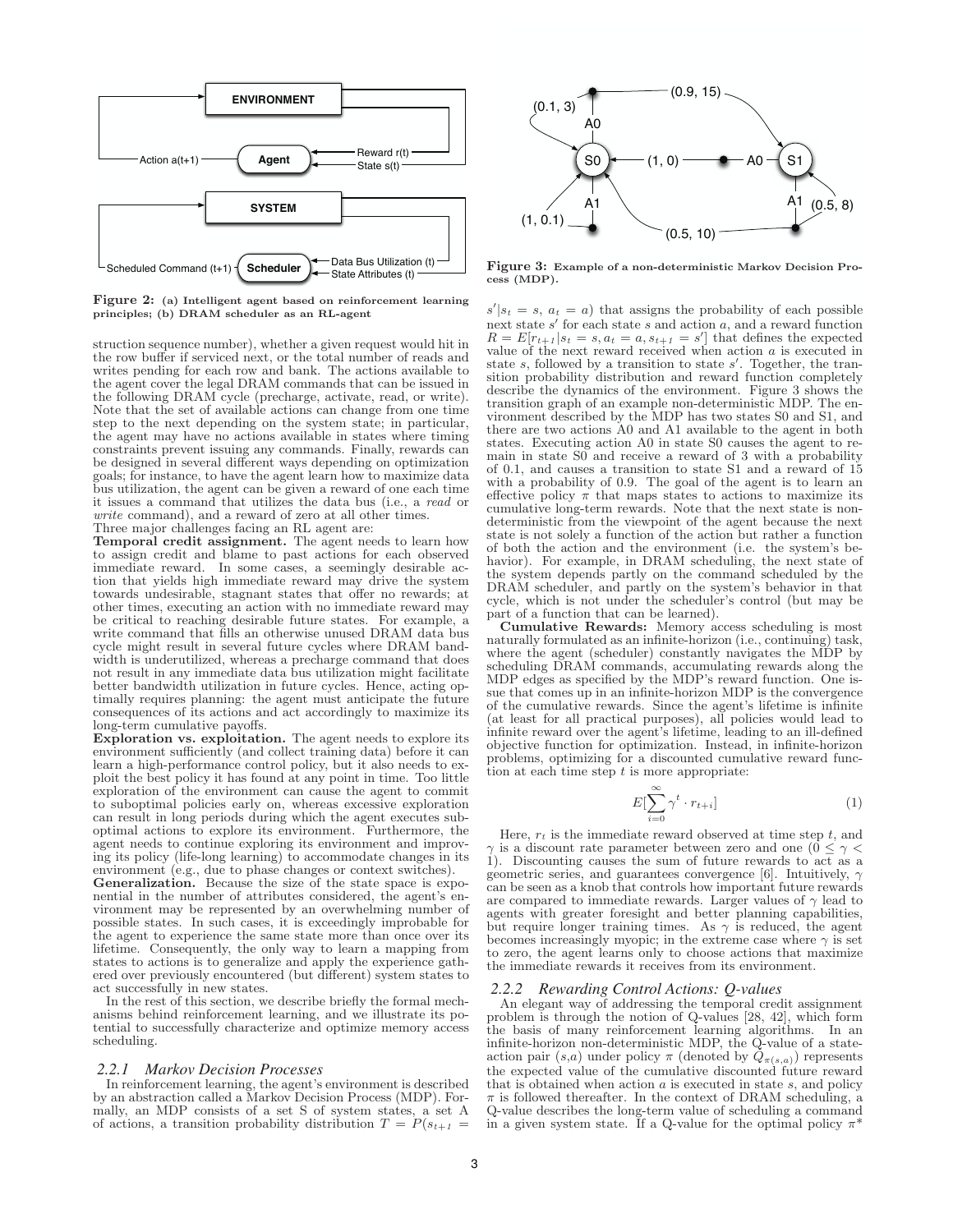

Figure 4: High-level overview of an RL-based scheduler.

is learned and stored for each state-action pair, then, at a given state the agent can simply choose the action with the largest Q-value in order to maximize its cumulative long-term rewards. In other words, determining the Q-values associated with the optimal policy  $\pi^*$  is equivalent to deriving  $\pi^*$  itself. In subsequent sections, we explain how an RL-based DRAM scheduler can learn to estimate the Q-values (i.e., long-term cumulative reward values) associated with its scheduling decisions.

# 3. RL-BASED DRAM SCHEDULERS: STRUCTURE, OPERATION, AND IMPLEMENTATION

We first provide an overview of the structure of our RL-based controller along with the rewards, actions, and system state that are available to it (Section 3.1). We then describe how the controller operates, makes scheduling decisions, and learns better scheduling policies (Section 3.2), along with its implementation (Section 3.3). Our discussion explains the operation of our RLbased command scheduler when optimizing DRAM data bus utilization. Intuitively, optimizing data bus utilization makes sense because of the high degree of correlation between effective data bus utilization and high system performance The performance and data bus utilization figures in our evaluation (Section 5) support this choice.

## 3.1 Overview of the RL-Based Memory Controller

Figure 4 shows an overview of the proposed RL-based memory controller. Each DRAM cycle, the scheduler (agent) examines valid transaction queue entries, each one of which requires a Precharge, Activate, Read, or Write command to be scheduled next. The scheduler's goal is to maximize DRAM utilization by choosing the legal command with the highest expected long-term performance benefit under the optimal policy. To do this, the scheduler first derives a state-action pair for each candidate command under the current system state, and subsequently uses this information to calculate the corresponding Q-values. The scheduler implements its control policy by scheduling the command with the highest Q-value each DRAM cycle.

#### *3.1.1 Formulation of the RL-Based DRAM Scheduler*

As we explained in Section 2.2.1, DRAM command scheduling is naturally formulated as an infinite-horizon discounted MDP where the scheduler issues DRAM commands to transition from one system state to the next, collecting rewards along the MDP edges based on the data bus utilization it achieves. To complete this formulation, we need to specify an appropriate reward structure, as well as a set of states and actions that the scheduler can use to reason about its scheduling decisions.

Reward structure. To learn to maximize long-term data bus utilization, the scheduler is given an immediate reward of 1 each time it schedules a Read or Write command (which are the only commands that lead to data bus utilization), and a reward of 0 at all other times.<sup>2</sup> Note that providing an immediate reward of 0 for Precharge and Activate commands does not mean that the scheduler will not issue those commands when there is a legal command with an immediate reward value of 1. The scheduler learns to maximize long-term rewards (i.e., the long-term value of data bus utilization). Hence, if scheduling a command that provides an immediate reward of 0 ultimately brings about the highest cumulative reward by enabling better data bus utilization, the scheduler will learn to pick that command (as opposed to another one with an immediate reward value of 1).

States. For each candidate command, there are six attributes<sup>3</sup> of the system state that the scheduler considers, all of which are locally available in the controller's transaction queue. These six attributes are:

1. Number of reads (load/store misses) in the transaction queue. 4

2. Number of writes (writebacks) in the transaction queue.

3. Number of reads in the transaction queue that are load misses.

4. If the command is related to a load miss by core C in the transaction queue, the load's order in C's dynamic instruction stream relative to other loads by  $C$  with requests in the transaction queue. (This is determined by comparing sequence numbers, which are assigned dynamically at rename time, similarly to Alpha 21264's inum [21], and piggybacked in the request to the controller.)<sup>5</sup>

5. Number of writes in the transaction queue waiting for the row referenced by the command under consideration.<sup>6</sup>

6. Number of load misses in the transaction queue waiting for the row referenced by the command under consideration which have the oldest sequence number among all load misses in the transaction queue from their respective cores.

The first two attributes are intended to help the RL controller learn how to optimize the balance of reads and writes in the transaction queue. For example, the controller might learn to reduce write buffer stalls by balancing the rate at which writes and reads are serviced. The third attribute can allow the controller to detect states that lead to low levels of request concurrency in the transaction queue (i.e., states where many cores are blocked due to a high number of load misses), and to avoid such situations in advance by prioritizing load misses (possibly at the expense of other inefficiencies due to timing constrains). The fourth attribute can facilitate learning how to prioritize among load misses. The fifth attribute might help the controller learn how to amortize write-to-read delays (i.e.,  $t_{WTR}$ ) by satisfying writes in bursts. The sixth attribute is intended to approximate the number of critical (i.e., core-blocking) requests that are likely to block the instruction windows of their cores; opening a row with many critical requests can improve performance by unblocking multiple cores and allowing them to make forward progress.

Note that, with an integrated memory controller (which is the industry trend as seen in IBM POWER5 [17, 39], Sun Niagara [22], AMD Athlon/Opteron [1], and Intel Nehalem [3]), it is relatively easy to communicate sequence numbers and whether a request is due to a load or store miss from the processor to the controller. If the memory controller is off chip, extra pins would be needed to accomplish this communication. Our design assumes an integrated on-chip memory controller.

Actions. There are up to six different actions available to the scheduler from each state. These are: (1) issue a precharge command, (2) issue an activate command, (3) issue a write command,  $(4)$  issue a read command to satisfy a load miss,  $(5)$  issue a read command to satisfy a store miss, and (6) issue a NOP. The NOP action is used to update the scheduler's internal Qvalue estimates in cases where timing or resource constraints prevent the scheduler from issuing any legal commands, so that the scheduler can learn to associate actions leading to such states with low long-term cumulative rewards. Distinguishing between reads that satisfy load and store misses allows the scheduler to learn to prioritize load misses when it helps performance.

# 3.2 Our RL-based DRAM Command Scheduling Algorithm

Algorithm 1 shows our RL-based scheduling algorithm. In its simplest form, the scheduler operates on a table that records Q-

 $\overline{P_{\text{2}}}$ This includes DRAM cycles in which *Precharge* and *Activate* commands are issued, as well as cycles during which timing constraints prevent the scheduler from issuing any commands.

 $3$ We selected these six attributes from a set of 226 candidates through an automated *feature selection* process (see Section 3.4). It is possible to use more state attributes at the expense of increased hardware complex the controller.

 $^4\!$  For scheduling purposes, here we treat instruction misses as load misses. 5 Sequence numbers are generated using a counter that is incremented by one each time a new instruction is renamed. No special actions are taken upon counter overflow, and the counter need not be checkpointed across branches: from the controller's point of view, such inaccuracies in the se-quence numbers constitute a small amount of "noise" which the RL sched-uler can readily accommodate. We assign the minimum sequence number to all instruction misses.

 $6$ Naturally, precharge commands reference the row currently in the row buffer, not the row that will eventually be activated to satisfy the corresponding request.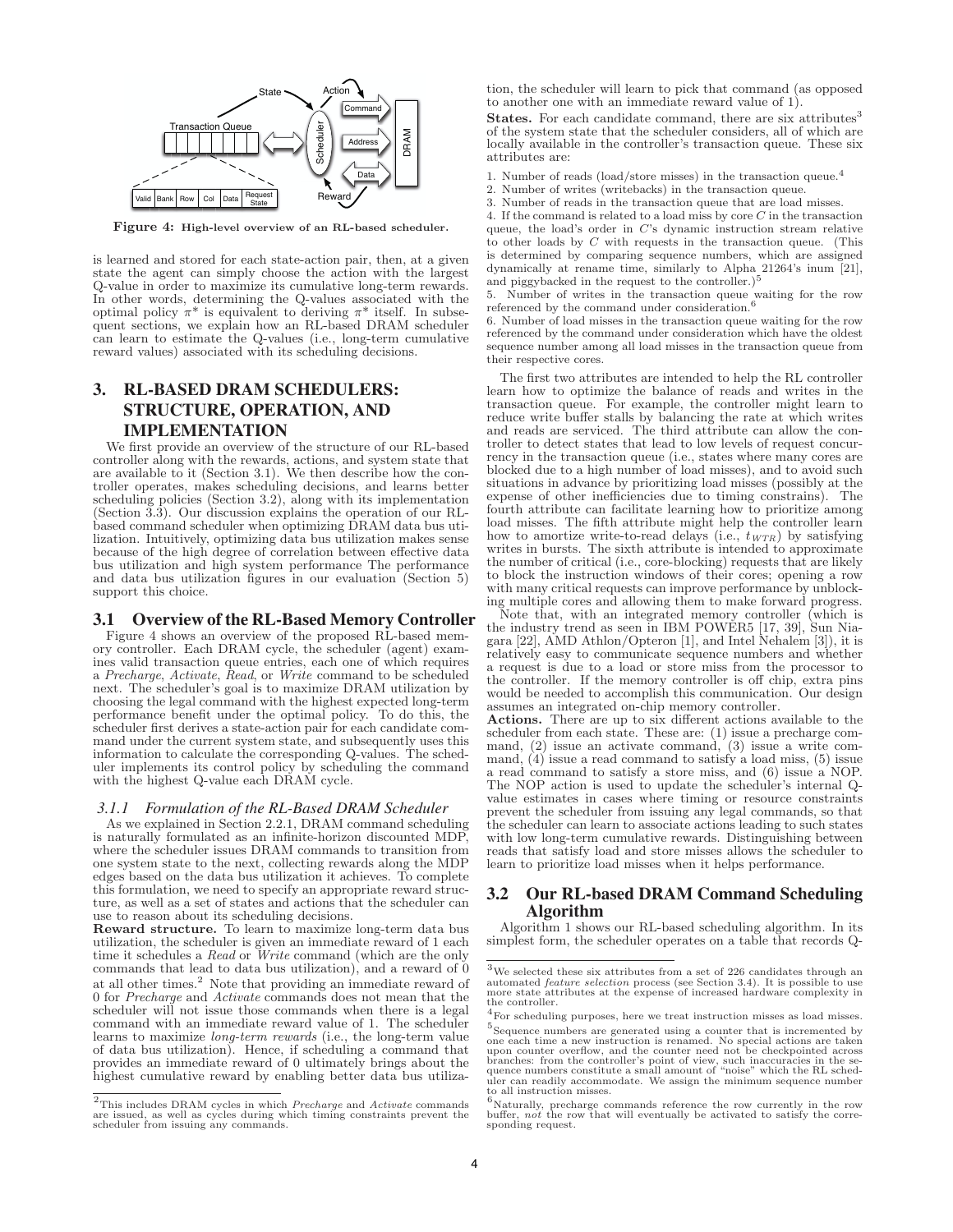values for all possible state-action pairs. Initially, all table entries are optimistically reset<sup>7</sup> to the highest possible Q-value  $(\frac{1}{1-\gamma})$ . Each DRAM cycle, the scheduler observes the transaction queue to find all DRAM commands that can be legally issued without violating timing constraints (line 6). Occasionally, the scheduler issues a random legal command to explore its environment and to adapt its policy to dynamic changes (lines 9-10). We describe this random exploration in detail in Section 3.2.2. Normally, the scheduler picks the command with the highest Q-value for scheduling (lines 11-12). To do so, for each candidate command, the scheduler estimates the corresponding Q-value by accessing its internal Q-value table. The scheduler selects the command with the highest Q-value for scheduling in the next cycle (line 12).

Note that command selection takes a full DRAM clock cycle (often equivalent to multiple CPU cycles–ten in our experimental The selected command is issued at the clock edge (i.e., at the beginning of the next cycle). After issuing the command selected in the previous cycle (line 6), the scheduler records the reward of the action it took (line 7). In a given cycle, the Qvalue associated with the previous cycle's state-action pair is updated as shown in lines 15 and 18. The update of the Q-value is affected by the immediate reward, along with the Q-values of the previous and current state-action pairs. As this is critical to learning a high-performance policy, we next describe the Q-value update in detail.

### *3.2.1 Learning Q-values: Solving the Temporal Credit Assignment Problem*

To learn the Q-values, the scheduler continuously updates its estimates based on the state transitions and rewards it experiences as it issues commands. Specifically, after taking action  $a_{prev}$  in state  $s_{prev}$ , the scheduler observes an immediate reward r, transitions to state  $s_{current}$ , and executes action  $a_{current}$  (i.e., schedules the selected command cmd). The Q-value associated with executing  $a_{prev}$  in state  $s_{prev}$  is then updated according to an update rule known as the SARSA update [42]) (line 18):

$$
Q(s_{prev}, a_{prev}) \leftarrow (1 - \alpha)Q(s_{prev}, a_{prev}) + \alpha[r + \gamma Q(s_{current}, a_{current})]
$$
 (2)

Here,  $\alpha$  is a learning rate parameter that facilitates convergence to the true Q-values in the presence of noisy or stochastic rewards and state transitions [42]. Recall that  $\gamma$  is a discount rate parameter for future rewards as explained in Section 2.2.1. In our implementation of an RL-based memory controller, we empirically observe that  $\alpha = 0.1$  and  $\gamma = 0.95$  work quite well. The quantity  $r + \gamma Q(s_{current}, a_{current})$  intuitively represents the sum of the immediate reward obtained by executing action  $a_{prev}$ in state  $s_{prev}$ , plus the discounted sum of all future rewards when the current policy is followed from that point on. Hence, the update can be interpreted as taking a sample estimate of the true Q-value  $Q^{\pi}(s_{prev}, a_{prev}) = r + \gamma Q^{\pi}(s_{current}, a_{current})$  of the current policy  $\pi$ , and then moving the estimated Q-value towards this sample by a small step size  $\alpha$ . For non-deterministic MDPs with stationary reward and transition probability distributions, SARSA is guaranteed to find the optimal scheduling policy with probability 1 in the limit where each table entry is visited infinitely often [6].

#### *3.2.2 Balancing Exploration vs. Exploitation*

The table-based RL algorithm we have discussed in Section 3.2 depends critically on the assumption that the scheduler has a non-zero probability of visiting each table entry; if the scheduler never chooses to schedule certain commands in a given state, it would be unable to learn the associated Q-values. Even if the scheduler has already learned an optimal policy, changes in the dynamic behavior of the environment (e.g., due to context switches or phase changes) could render the already-learned policy obsolete. To avoid these problems, the scheduler must continuously explore its environment throughout its lifetime, while at the same time utilizing the best policy it has found at each point in time.

To strike a balance between exploration and exploitation, we implement a simple yet effective exploration mechanism known as  $\epsilon$ -greedy action selection [42]. Each DRAM cycle, the scheduler randomizes its scheduling decision by picking a random (but legal) command with a small probability  $\epsilon$  (line 7 in Algorithm 1).

In our implementation, we set  $\epsilon$  to 0.05. This guarantees that the scheduler continues to try different actions in each state, while following the best policy it has found the majority of the time.

### *3.2.3 Generalization: Enabling Across-State Learning while Reducing the Number of Q-values*

A practical problem with RL-based controllers is that the number of Q-values that need to be maintained grows exponentially with the number of attributes used in state representation. Consequently, a naive implementation that keeps a table entry for every possible Q-value is infeasible beyond a very small number of attributes.<sup>8</sup> Not only do the storage requirements of the Q-values grow to impractical sizes with the number of states, but also building hardware that implements the derived policy while simultaneously meeting latency and power requirements becomes much more difficult.

Coarse-grain vs. fine-grain quantization: One way of overcoming this limitation is to quantize the state space into a small number of cells. By aggregating all states within each cell and representing them by a single  $\widetilde{Q}$ -value (Figure 5(a) and (b)), dramatic reductions in storage requirements can be accomplished. However, this quantization approach requires a compromise between resolution and generalization that is hard to optimize statically. On the one hand, a fine-grain quantization (Figure 5(a)) may result in too many cells and make it hard to generalize from scheduling decisions executed in similar, past system states. On the other hand, a coarse-grain quantization (Figure 5(b)) with large cells may not offer enough resolution to accurately represent the Q-values over the state space.



Figure 5: (a) Fine-grain quantization, (b) Coarse-grain quantization, (c) CMAC using three overlapping coarse-grain tables (for adaptive resolution), (d) CMAC example. Each table entry represents one Q value. Each table index is a function of the state attributes. This example uses only two state attributes to simplify the figures.

CMAC: Balancing Generalization and Resolution A computationally efficient way of balancing generalization and resolution at runtime is a learning model known as  $CMAC$ When integrated with an RL-based memory controller, the CMAC replaces the scheduler's internal table holding all possible Qvalues (Section 3.2). A CMAC consists of multiple coarse-grain Q-value tables, each of which is shifted by a random (but constant) amount with respect to one another, as shown in Fig-

<sup>7</sup>Optimistic initialization encourages high levels of exploration in the early stages of the execution [42].

 $\begin{array}{lclcl} \text{$^8$The} & \text{number of} & \text{state-action} & \text{pairs} & \text{is} & O(NumberOfStates*\\ NumberOf Actions) & = & O(TransactionQueueEntries^{NumberOfAttributes} & \ast \\ \end{array}$  $=$  O(TransactionQueueEntries<sup>NumberOfAttributes</sup> NumberOfActions). This would lead to over 1 billion Q-values in our case.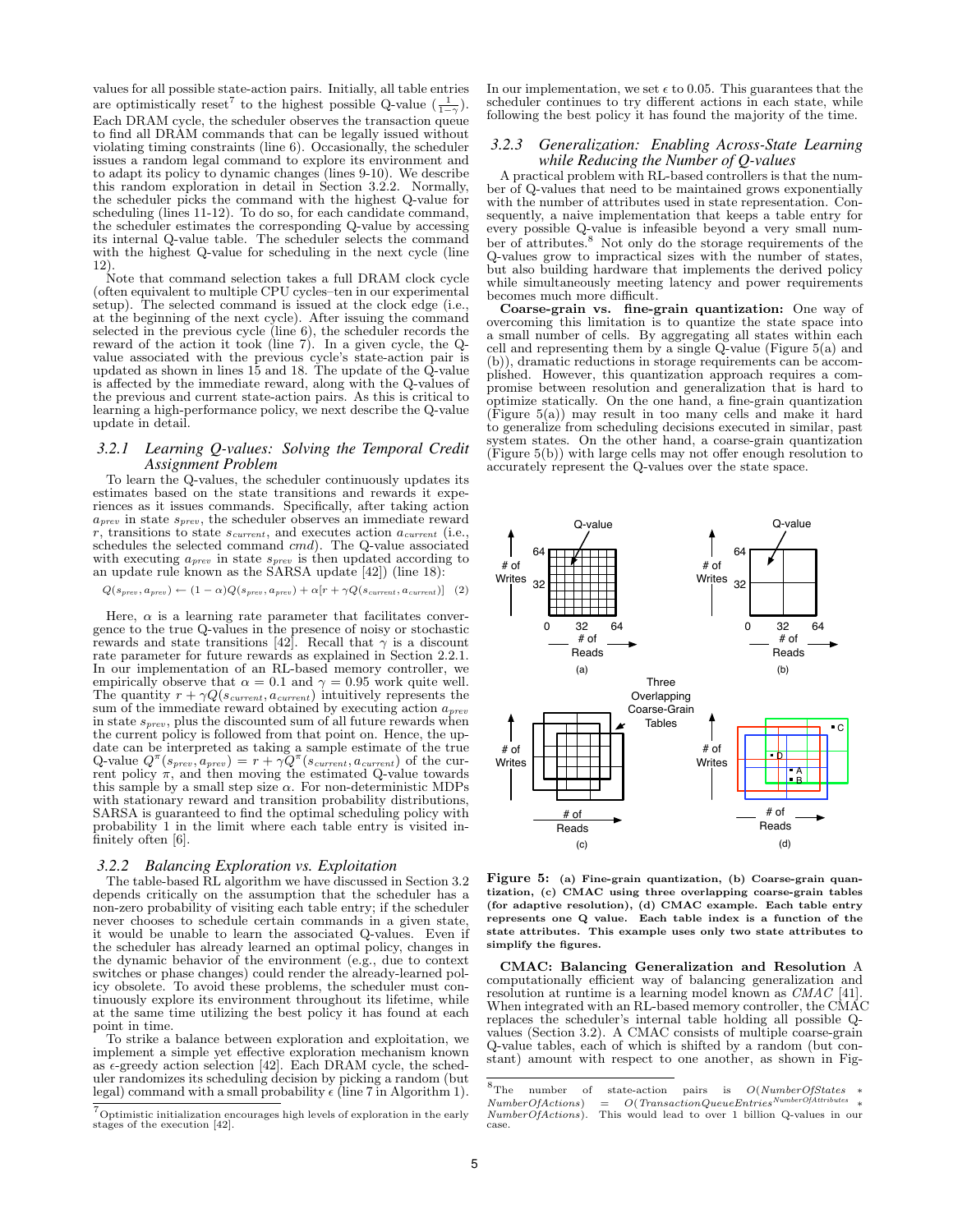Algorithm 1 RL-Based DRAM Scheduling Algorithm

1: **Initialize** all Q-values to  $\frac{1}{1-\gamma}$ 

- 2: Initialize  $C \leftarrow$  get legal command set() //Get all legal commands from the transaction queue
- 3: Initialize cmd ← select\_random\_command(C) //Select a random legal command from the set of all legal commands
- 4: Initialize  $Q_{prev} \leftarrow$  get Q-value from table(SystemState, cmd) //Get the Q-value associated with the current state and command

5: for all DRAM cycles<br>6: issue\_command( $cm$ 

- 6: issue command(cmd) //Issue command selected in the previous cycle 7:  $r \leftarrow$  observe reward() //Collect immediate reward associated with the
- 7:  $r \leftarrow$  observe reward() //Collect immediate reward associated with the issued command 8:  $C \leftarrow$  get legal command set() //Cet all legal commands from the transaction queue
- 8:  $C \leftarrow$  get legal command set() //Get all legal commands from the transaction queue<br>9: if  $(rand() \leq \epsilon)$  then
- 9: if  $(rand() < \epsilon)$  then<br>10:  $cmd \leftarrow \text{select\_rand}$

10: cmd ← select random command(C) //With  $\epsilon$  probability, select a random legal command to explore (Section 3.2.2)<br>11: else

11:  $else$ <br>12:  $cr$ 12: cmd ← select command with max Q-value(C) //Otherwise, select the legal command with the highest Q value<br>13: **end if**<br>14:  $Q_{calated} \leftarrow$  get Q-value from table(*SustemState, cmd)* //Get Q-value associated with the current

end if

- $14: Q_{selected} \leftarrow \text{get-Q-value}$  from table(SystemState, cmd) //Get Q-value associated with the current state and selected command
- 15: update Q-value( $Q_{prev}$ , r,  $Q_{selected}$ ) //SARSA update (Section 3.2.1)
- 16:  $Q_{prev} \leftarrow Q_{selected}$  //Record the selected Q-value for use in the Q-value update of next cycle

17: end for

Function update Q-value $(Q_{prev}, r, Q_{selected})$ 

18:  $Q_{prev} \leftarrow (1-\alpha)Q_{prev} + \alpha(r+\gamma Q_{selected})$  //Update Q-value of previous state action pair in the table

ure 5(c). Shifting is done by simply adding to each index a fixed number, set randomly at design time (as shown in Figure  $6(c)$ ).

For a given state, a Q-value estimate is obtained by accessing all of the coarse-grain tables with the appropriate index, reading the value in that location, and summing the values read from all tables. Each table entry is updated (trained) based on the SARSA update explained in Section 3.2.1. Because the tables overlap, nearby points in the state space tend to share the same entry in most tables, whereas distant points will occupy different entries in different tables. As a result, a SARSA update to a given point in the state space will heavily influence the Q-value estimates of nearby points, whereas distant points will not be influenced as heavily; the magnitude of this change is commensurate with the number of tables in which the two points in space share the same entry.

Figure 5(d) shows an example that illustrates this point. A two-dimensional state space is quantized with three different coarse-grain tables, each one of which consists of four entries.<sup>9</sup> Points A and B are close-by in the state space, and consequently, they share the same entry (i.e., index) in all three tables. Hence, the model will provide the same Q-value estimate for both of these points, and an update to A will be reflected fully in the Qvalue estimate for B. On the other hand, point D is further away from A; in particular, A and D share only a single entry in one of the three tables. Consequently, the model will be able to represent these two points with different Q-values, but an update to A will nevertheless influence D's Q-value through the value stored in the single entry they share. In this way, a CMAC model provides the ability to generalize between relatively distant points, while also retaining the capacity to distinguish points that are relatively close-by.

Hashing: Another important technique used in CMAClearning of Q-values is hashing. The index of each CMAC table is calculated by passing the "state attributes" through a hash function (as we will show in Figure 6(b)). Through hashing, dramatic savings in storage requirements are possible because the storage requirements are no longer exponential in the number of state attributes considered. Similarly to destructive aliasing in branch or value prediction, hashing can result in collisions and thus lead to interference across Q-values. In practice this turns out not to be a major problem because (a) while the full MDP is far larger than the storage capacity of the hash-based CMAC tables, the scheduler tends to navigate a small, localized region of the state space at any point in time (which reduces the likelihood of interference), and (b) RL algorithms readily accommodate stochastic rewards, and such interference can be viewed as a small source of noise in the scheduler's Q-value estimates.

#### *3.2.4 Ensuring Correct Operation*

Since the scheduler's decisions are restricted to picking among the set of legal commands each cycle, it is not possible for the scheduler to compromise the integrity of the DRAM chips and corrupt data by violating any timing or resource constraints. Nevertheless, care must be taken to ensure that the system is guaranteed to make forward progress regardless of the scheduler's decisions.

Specifically, an RL-based memory controller implements three provisions to ensure forward progress at all times. First, as explained in Section 3.1.1, the scheduler is not permitted to select NOPs when other legal commands are available. Second, the scheduler is only allowed to activate rows due to pending requests in the transaction queue (i.e., the scheduler cannot choose to activate an arbitrary row with no pending requests). Consequently, any new row that is brought into a row buffer is guaranteed to have at least one pending request. Finally, the scheduler is not allowed to precharge a newly activated row until it issues a read or write command to it. As a result, the scheduler cannot prevent progress by constantly precharging and activating rows without issuing any intervening Read or Write commands.

A second correctness issue for existing out-of-order command schedulers as well as our RL-based scheduler is the possibility of starvation. Consider, for instance, the case of a core waiting on a spinlock. Although unlikely in practice, it is nevertheless possible for this core to generate a continuous stream of DRAM accesses while spinning on the lock variable. Consider now a situation in which the lock owner also has to satisfy a DRAM access before it can release the lock. If the scheduler indefinitely keeps satisfying the continuous stream of requests originating from the spin loop, the owner cannot perform the lock release and starvation ensues. Like existing schedulers, an RL-based command scheduler solves this problem by implementing a timeout policy: any request that has been pending for a fixed (but large - in our case 10,000) number of cycles is completed in its entirety before other commands can be considered for scheduling.

Finally, as DRAM refresh is an operation that is essential to correctness, we do not allow the RL controller to dictate the refresh schedule. Instead, at the end of a refresh interval, the RL scheduler is disabled, the appropriate rows are refreshed, and then control is returned to the RL scheduler.

#### 3.3 Hardware Implementation

Figure 6(a) shows an overview of the scheduler's Q-value estimation pipeline. While DRAM commands are issued every DRAM cycle, the on-chip memory controller's five-stage pipeline itself is clocked at the processor core frequency. We describe below the operation of a pipeline that can calculate and compare two Q-values every processor clock cycle. The width of the pipeline can be tuned for different types of systems depending on the DRAM and processor clock speeds, and the size of the transaction queue.

In the first pipe stage, the scheduler gets the set of legal commands along with the current state attributes from the transaction queue, $^{10}$  and generates a state-action pair for each can-

 $^9\rm{Note that}$  the CMAC tables are actually implemented as SRAM arrays. In Figure 5, we show them as two-dimensional tables to illustrate the concept of adaptive resolution more clearly. Figure 6 shows the implementation of the CMAC SRAM arrays and how they are indexed.

 $^{10}$  The state attributes are obtained in the previous DRAM cycle and stored in the transaction queue.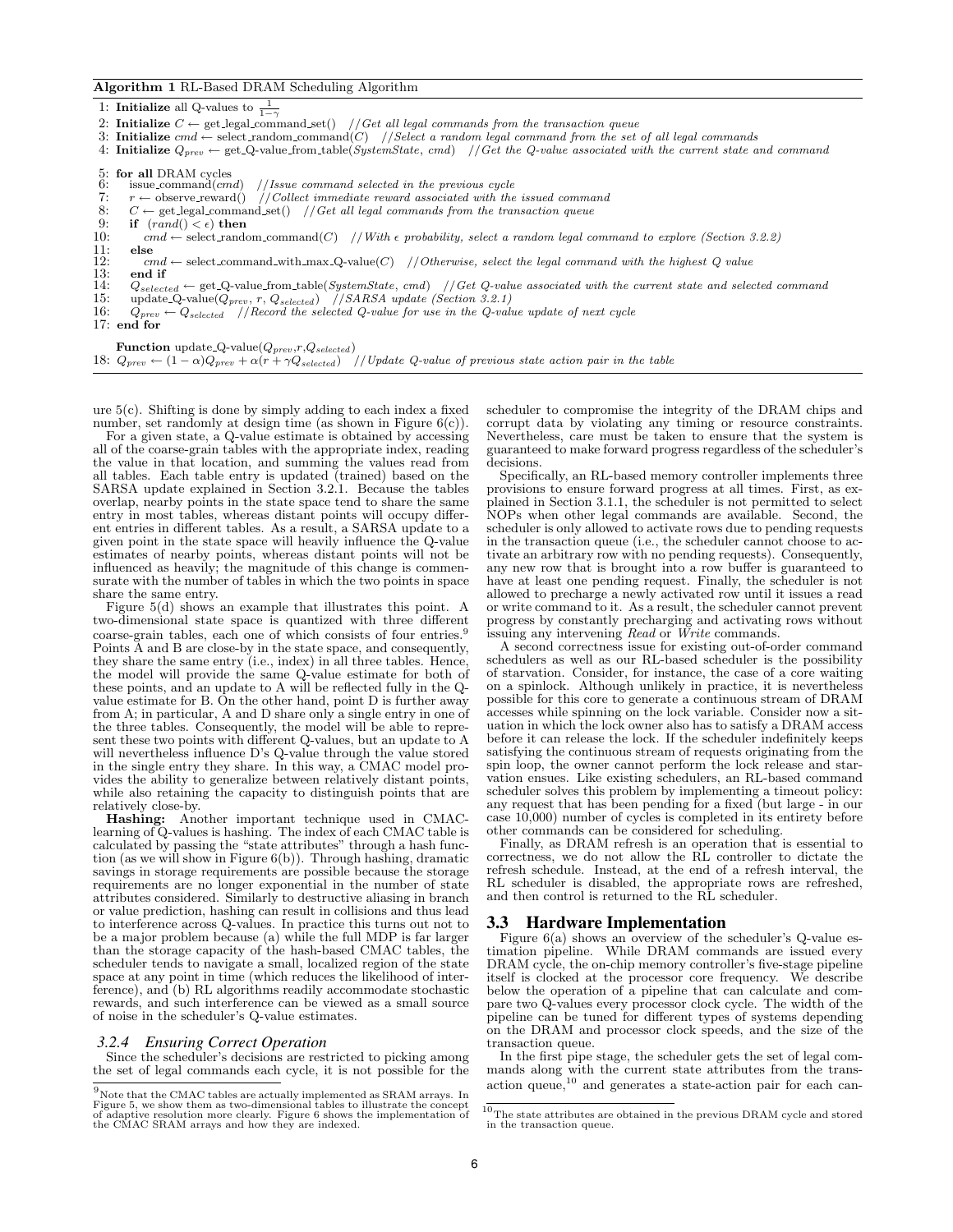

Figure 6: (a) RL-based scheduler's Q-value estimation pipeline, (b) CMAC array index generator, (c) CMAC array indexing

didate command (using the states and actions described in Section 3.1.1). This information is used to access the scheduler's CMAC arrays in the second pipeline stage. To index the CMAC arrays, the high order bits of each state attribute are concatenated. For each state attribute, the granularity of quantization determines how many low-order bits are skipped. This initial index is then XOR-ed with a randomly-generated constant number depending on the type of action to avoid generalization across Qvalues corresponding to different types of commands. The final CMAC index is formed by hashing this index to reduce storage requirements. The hardware used for generating the index of a CMAC array is shown in Figure 6(b). Each CMAC array is indexed differently using shifted attributes to obtain adaptive resolution, as shown in Figure  $6(c)$ .

In the third and fourth pipe stages, the Q-value of each candidate command is computed by adding the estimates from all of the corresponding CMAC arrays. In a two-wide pipe, there are two sets of CMAC arrays, one for each Q-value. In the final stage, the maximum Q-value found so far is compared to the two Q-values leaving the pipeline, and the maximum Q-value found so far is updated along with the corresponding candidate command.

For a 4GHz chip attached to a DDR2-800 system (typical of today's high-end desktop and workstation systems), the scheduler's pipe can be clocked ten times per DRAM cycle. With a throughput of two Q-values per cycle, and four initial cycles to fill the pipe, an RL-based scheduler can consider up to 12 commands for scheduling every DRAM clock. For the applications we studied, we have empirically observed that the number of legal commands in a DRAM cycle very rarely exceeds this value in a 64-entry transaction queue, resulting in negligible performance loss (less than 0.3% on average) compared to a scheduler that can consider up to 64 commands. Nevertheless, the number of considered candidates can be increased by increasing the pipe width if needed.

Hardware Overhead: The hardware overhead of the RLbased scheduler consists primarily of three portions: 1) logic required to compute state attributes; 2) logic required to estimate and update Q-values; and 3) SRAM arrays required to store Q-values. The logic for computing state attributes consists of counters that are updated every DRAM cycle. Q-values are stored in 16-bit fixed point format. We have already described the logic for estimating them. Q-value updates are made using fixed point arithmetic, according to the SARSA update described in section 3.2.1. To perform this update, we use a single, pipelined 16-bit fixed-point multiplier. Note that the predictor update is not on the critical path of making scheduling decisions, and can be performed in multiple DRAM cycles (i.e., many tens of processor cycles) without significantly affecting the accuracy of Q-values. In our experiments, we maintain a total of 8192 distinct Q-values across all CMAC arrays in each of the two command pipes, resulting in 32kB of on-chip storage.<sup>11</sup>

#### 3.4 Design Effort

RL-based memory controllers are attractive from a design complexity standpoint because they alleviate the hardware designer's burden of scheduling policy design. The hardware designer can treat the RL-based controller as a black box, which, given a performance target, relevant state attributes, and a set of actions to choose from, automatically learns to map system states to actions to optimize a long-term performance target. Thus, the architect's job at design time is centered on (1) selecting a reward structure that reflects the desired optimization target, and (2) selecting a set of relevant state attributes and actions to be used by the controller.

In practice, there may be hundreds of available attributes that might be used as inputs to the controller. Typically, however, training RL-based controllers on a carefully selected subset of the available attributes yields better-performing schedulers. Feature selection is the automated process of finding the best subset of state attributes to use as inputs to the controller. There has been substantial prior work on how to perform (near-) optimal feature selection [9]. We conduct a thorough review of system attributes and identify 226 candidates, based on our intuition of whether they could possibly be useful to guide memory scheduling. Then we use feature selection to systematically trim them down to six attributes. At a high level, the forward stepwise feature selection algorithm we use can be seen as a greedy search (via simulation experiments) through the attribute space to find the best set of state attributes.

Specifically, given  $N$  candidate attributes, forward selection initially evaluates  $N$  RL-based schedulers in simulation, each using a different one of these  $N$  candidates. Once the best singleattribute scheduler is determined, forward selection evaluates  $N-1$  two-attribute schedulers, each of which uses the best attribute found earlier, plus one of the remaining  $N-1$  candidate attributes. This process is repeated  $N$  times by incorporating at each turn the attribute that yields the best-performing RLbased scheduler when combined with the attributes selected so far. When this greedy search terminates (i.e, after  $N$  iterations), the best set of attributes found among all sets that were evaluated are selected as inputs to be used by the RL-based controller at runtime.

 $11$ Each CMAC array is an SRAM array of 256 Q-values with 1 read port and 1 write port. There are a total of 32 CMAC arrays in each of the two ways of the two-wide command pipe.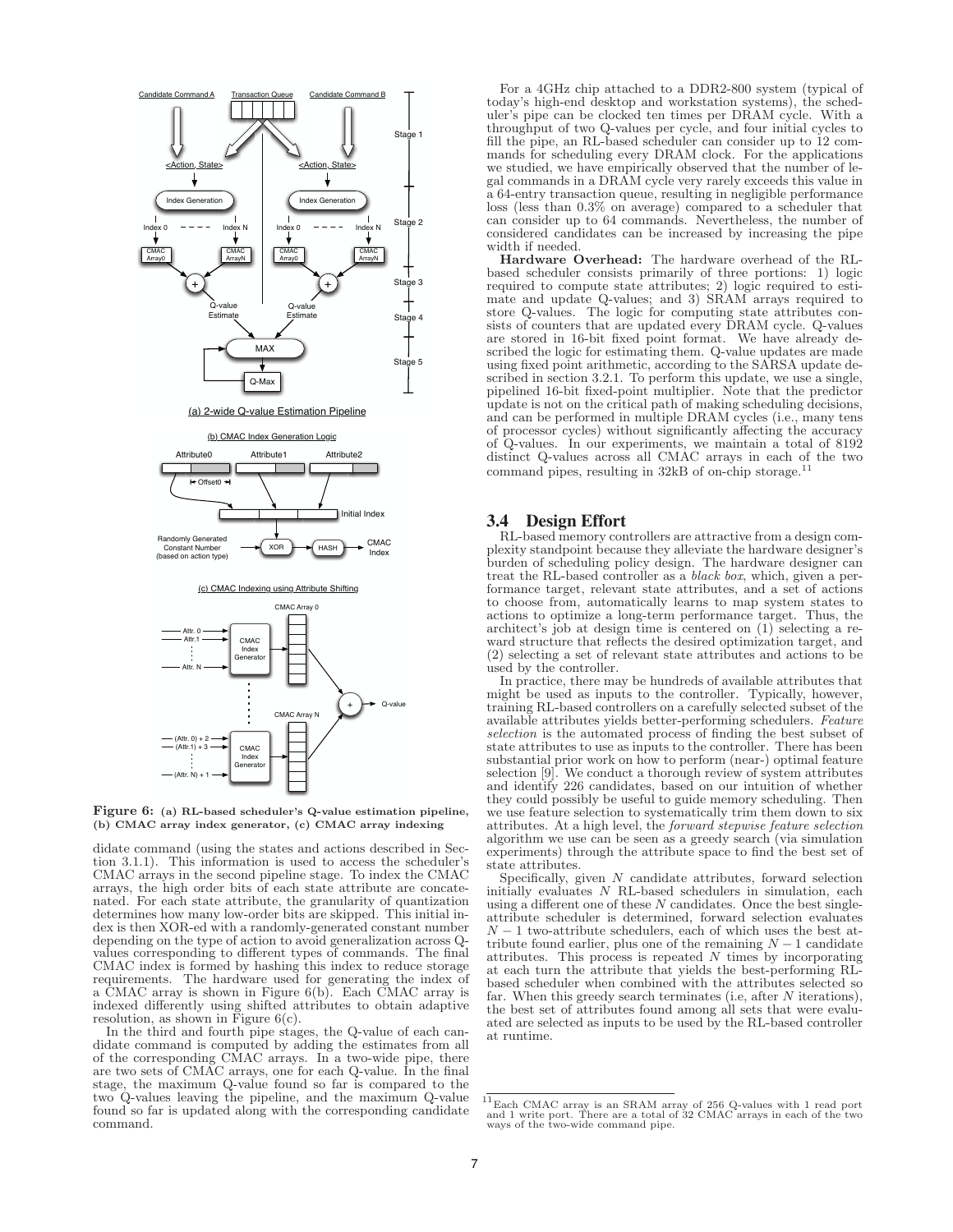| Processor Parameters         |                            |  |
|------------------------------|----------------------------|--|
| Frequency                    | $4.0\text{ GHz}$           |  |
| Number of cores              |                            |  |
| Number of SMT Contexts       | 2 per core                 |  |
| Fetch/issue/commit width     | 4/4/4                      |  |
| $Int/FP/Ld/St/Br$ Units      | 2/2/2/2/2                  |  |
| Int/FP Multipliers           | 1/1                        |  |
| $Int/FP$ issue queue size    | $32/32$ entries            |  |
| ROB (reorder buffer) entries | 96                         |  |
| $Int/FP$ registers           | 96 / 96                    |  |
| $Ld/St$ queue entries        | 24/24                      |  |
| Max. unresolved br.          | 24                         |  |
| Br. mispred. penalty         | 9 cycles min.              |  |
| Br. predictor                | Alpha 21264 (tournament)   |  |
| RAS entries                  | 32                         |  |
| <b>BTB</b> size              | 512 entries, direct-mapped |  |
| iL1/dL1 size                 | $32$ kB                    |  |
| iL1/dL1 block size           | 32B/32B                    |  |
| iL1/dL1 round-trip latency   | $2/3$ cycles (uncontended) |  |
| iL1/dL1 ports                | 1/2                        |  |
| iL1/dL1 MSHR entries         | 16/16                      |  |
| iL1/dL1 associativity        | direct-mapped/4-way        |  |
| Memory Disambiguation        | Perfect                    |  |
| Coherence protocol           | MESI                       |  |
| Consistency model            | Release consistency        |  |

Table 1: Core Parameters.

| Shared L2 Cache Subsystem         |                         |  |
|-----------------------------------|-------------------------|--|
| Shared L2 Cache                   |                         |  |
|                                   | 4MB, 64B block, 8-way   |  |
| L2 MSHR entries                   | 64                      |  |
| L <sub>2</sub> round-trip latency | 32 cycles (uncontended) |  |
| Write buffer                      | 64 entries              |  |
| DDR2-800 SDRAM Subsystem [26]     |                         |  |
| Transaction Queue                 | 64 entries              |  |
| Peak Data Rate                    | 6.4GB/s                 |  |
| DRAM bus frequency                | $400$ MHz               |  |
| Number of Channels                | 1, 2, 4                 |  |
| DIMM Configuration                | Single rank             |  |
| Number of Chips                   | 4 DRAM chips per rank   |  |
| Number of Banks                   | 4 per DRAM chip         |  |
| Row Buffer Size                   | 2KR                     |  |
| <b>Address Mapping</b>            | Page Interleaving       |  |
| <b>Row Policy</b>                 | Open Page               |  |
| $t\mathbf{RCD}$                   | 5 DRAM cycles           |  |
| $\overline{\text{tCL}}$           | 5 DRAM cycles           |  |
| t.WL                              | 4 DRAM cycles           |  |
| $_{\rm tCCD}$                     | 4 DRAM cycles           |  |
| t.WTR.                            | 3 DRAM cycles           |  |
| t.WR.                             | 6 DRAM cycles           |  |
| $t$ RTP                           | 3 DRAM cycles           |  |
| t R.P                             | 5 DRAM cycles           |  |
| ${\rm tRRD}$                      | 3 DRAM cycles           |  |
| t R.A S                           | 18 DRAM cycles          |  |
| $t \, \mathrm{RC}$                | 22 DRAM cycles          |  |
| Burst Length                      | x                       |  |

Table 2: Shared L2 and DRAM subsystem parameters.

# 4. EXPERIMENTAL SETUP

We evaluate the performance of our RL-based memory controller by comparing it to three different schedulers: (1) Rixner et al.'s FR-FCFS scheduling policy, which was shown to be the best-performing policy on average [36, 37], (2) a conventional inorder memory controller [37], and (3) an optimistic (i.e., ideally efficient) scheduler that can sustain 100% of the peak DRAM throughput if there is enough demand (this optimistic scheduler was described in Section 1). We simulate nine memory-intensive parallel applications with eight threads, running on a CMP with four two-way simultaneously multithreaded (SMT) cores, 4MB of L2 cache, and a DDR2-800 memory system. Table 1 shows the microarchitectural parameters of the processor cores we model, using a heavily modified version of the SESC simulation environment [35]. Our CMP model is loosely based on Intel's Nehalem processor [3], which integrates four 2-way SMT cores with an on-chip memory controller. Table 2 shows the parameters of the shared L2 cache and the SDRAM memory subsystem modeled after Micron's DDR2-800 SDRAM [26].

Our parallel workloads represent a mix of scalable scientific applications (three applications from the SPLASH-2 suite [46], three applications from the SPEC OpenMP suite [4], and two parallel NAS benchmarks [5]), and a parallelized data mining application SCALPARC from Nu-MineBench  $[33]$ .<sup>12</sup> The input sets we use are listed in Table 3. All applications are compiled using the gcc and Fortran compilers at the O3 optimiza-

| Benchmark          | Description            | Problem size             |  |
|--------------------|------------------------|--------------------------|--|
| Data Mining        |                        |                          |  |
| SCALPARC           | Decision Tree          | 125k pts., 32 attributes |  |
| <b>NAS OpenMP</b>  |                        |                          |  |
| ΜG                 | Multigrid Solver       | Class A                  |  |
| CG                 | Conjugate Gradient     | Class A                  |  |
| <b>SPEC OpenMP</b> |                        |                          |  |
| SWIM-OMP           | Shallow water model    | MinneSpec-Large          |  |
| EQUAKE-OMP         | Earthquake model       | MinneSpec-Large          |  |
| ART-OMP            | Self-Organizing Map    | MinneSpec-Large          |  |
| $Splash-2$         |                        |                          |  |
| OCEAN              | Ocean movements        | $514\times514$ ocean     |  |
| FFT                | Fast Fourier transform | 1M points                |  |
| <b>RADIX</b>       | Integer radix sort     | 2M integers              |  |

Table 3: Simulated applications and their input sizes.

tion level. Each application is simulated to completion. We select state attributes by conducting feature selection experiments (Section 3.4) on the four fastest applications to simulate (MG, FFT, RADIX, SWIM). We observe no qualitative differences between final performance results obtained on these applications and the remaining ones that were not used in feature selection.

#### 5. EVALUATION

Figure 7 compares the performance of in-order, FR-FCFS, and RL-based scheduling policies along with the performance of an optimistic (and unrealizable) controller, which serves as an upper bound (described in Section 1). The data is normalized to the performance of FR-FCFS. On average, the RL-based memory controller (RL) improves performance by 19%, thereby achieving 27% of the performance improvement that can be provided by making DRAM scheduling ideally efficient. RL's performance improvement is greater than 5% for all applications, with a maximum of 33% for SCALPARC and a minimum of 7% for FFT. Note that the conventional in-order controller significantly underperforms the baseline FR-FCFS controller, in line with previous research results [37].

Figure 8 provides insight into the performance improvement obtained using our RL-based controller by showing the DRAM data bus utilization (i.e., sustained DRAM bandwidth). The average bus utilization of the optimistic controller is 80%, which means that aplications can utilize 80% of the 6.4GB/s peak DRAM bandwidth if the memory controller can provide it. Inorder and FR-FCFS controllers can sustain only 26% and 46% of the peak DRAM bandwidth.<sup>13</sup> On average, RL improves DRAM data bus utilization from 46% to 56%. All applications experience increases in data bus utilization, which is strongly correlated with the performance improvement we showed in Figure 7. The two applications that see the highest speedups with RL, SCAL-PARC (33%) and MG (30%) also see the largest increases in bus utilization. Note that there is still a large gap between RL's and the optimistic controller's bus utilization. This is due to two major reasons: (1) RL requires time to adapt its policy to changes in workload behavior whereas the optimistic controller does not suffer from such a scheduling inefficiency, (2) RL cannot overcome timing constraints and bank conflicts whereas the optimistic controller can always sustain the peak bandwidth if the application demands it. Hence, the optimistic controller is an unachievable upper bound, but provides a good measure of the application's DRAM bandwidth demand.

#### 5.1 Performance Analysis

An RL-based memory controller enjoys several advantages over a conventional memory controller design. In this section, we identify important sources of RL's performance potential, and conduct experiments to provide further insight into the bandwidth and performance improvements reported earlier.

#### *5.1.1 Queue Occupancy and Load Miss Penalty*

Figure 9 shows the average transaction queue occupancy and the average L2 load miss penalty under FR-FCFS and RL-based command schedulers. Recall that the RL-based scheduler's performance target is to optimize data bus utilization in the long

 $^{12}$ These are the only applications from the SPEC OpenMP, NAS OpenMP, and Nu-MineBench suites that our simulation infrastructure currently supports. In the case of SPLASH-2, we chose these applications as they are the only ones that result in an average transaction queue occupancy of 1 in the baseline, providing an opportunity for DRAM scheduling.

 $^{13}$ Even though it might seem low, the data bus utilization in our FR-FCFS baseline is consistent with what is reported in previous research [37] and by DRAM manufacturers [27]. Rixner [37] reported an average utilization of approximately 35% for a different set of applications. Due to the difficulty of DRAM scheduling, Micron considers an average data bus utilization of 45% to be "high" [27].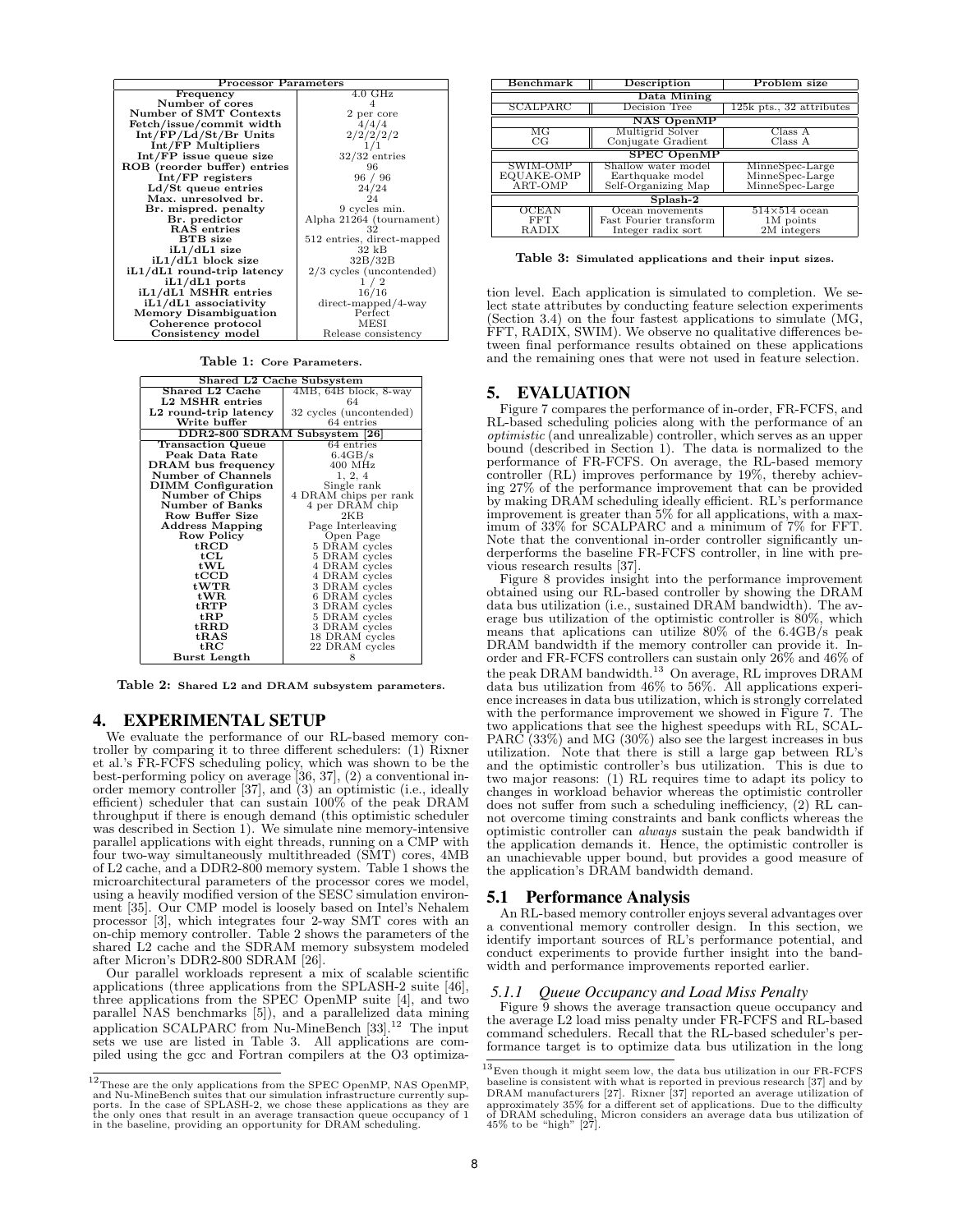

■ In-Order FR-FCFS RL Doptimistic

Figure 7: Performance comparison of in-order, FR-FCFS, RL-based, and optimistic memory controllers



Figure 8: DRAM data bus utilization (sustained DRAM bandwidth) of in-order, FR-FCFS, RL-based, and optimistic memory controllers

term. To improve data bus utilization, a scheduler needs to exploit row buffer locality and maximize bank-level parallelism, both of which can be better exploited with higher transaction queue occupancy. The plot at the top of Figure 9 shows that the RL-based scheduler is indeed able to keep the transaction queue much busier than the baseline FR-FCFS system; on average, the RL-based scheduler has 28 requests active in its transaction queue, while FR-FCFS has only 10. A higher transaction queue occupancy is possible if cores supply requests to the memory controller at a faster rate. A core can issue its memory requests faster if its instruction window is blocked less due to L2 load misses, i.e., if the average L2 load miss penalty is lower. As shown in the plot at the bottom of Figure 9, the RL-based command scheduler achieves an average L2 load miss penalty of 562 cycles, while FR-FCFS sustains an 824-cycle penalty. Hence, by learning to optimize data bus utilization, the RL-based scheduler reduces average L2 load miss latency and improves execution time.



Figure 9: Average transaction queue occupancy (top) and average L2 load miss penalty (bottom) under FR-FCFS and RL-based schedulers

#### *5.1.2 Performance Impact of Selected Attributes*

Some of the state attributes used in our RL-based memory controller (Section 3.1.1) require additional information not utilized by the baseline FR-FCFS scheduler (whether a request is a read or a write, whether a read is due to a load or a store miss, and the relative order among load misses based on their sequence numbers). To understand how much of the speedups can be credited to this additional information alone, we create a family of scheduling policies, each of which extends FR-FCFS by incorporating the extra state information used by the RL controller into its scheduling decisions.

Specifically, we define three new preference relationships prioritizing (1) reads over writes, (2) load misses over store misses, and (3) more critical load misses over less critical ones, based on sequence numbers (Section 3.1.1). We combine these with the two preference relationships already utilized in FR-FCFS (prioritizing CAS commands over RAS commands, and older requests over younger requests) to derive a family of scheduling policies, each of which corresponds to a different order in which preference relationships are applied to prioritize legal commands. We exhaustively evaluate all possible policies within this family, and report the performance of the best policy we find.<sup>14</sup> (We have also evaluted an augmented version of this policy that issues writes in bursts to amortize write-to-read delays  $(t_{WTR})$ , but found its performance to be inferior.) Figure 10 shows the results.





Incorporating the additional state information into FR-FCFS results in modest performance improvements, with an average of 5%. Compared to FR-FCFS and its derivatives, an RL-based scheduler enjoys two key advantages. First, an RL-based memory controller encoding its policy in a CMAC array exhibits much higher *representational power* than a conventional controller: the number of possible policies that can be expressed by a CMAC array are typically much larger than the number of policies that can be expressed via preference relationships. Hence, many policies that can be formulated by our RL-based controller are fundamentally obscured to conventional controllers based on less expressive representations. Second, online learning allows an RL-based controller to adapt its scheduling policy to changes in workload demands (e.g., due to phase changes) and memory reference streams at runtime, while FR-FCFS and its derivatives are fixed scheduling policies that cannot change their mapping of system states to actions. Consequently, an RL-based memory controller achieves considerably higher speedups than FR-FCFS derivatives utilizing the same state information.

#### *5.1.3 Performance Impact of Runtime Adaptation*

To gauge the importance of runtime adaptation to our RLbased memory controller, we make performance comparisons against a static policy found by an offline version of our CMACbased RL algorithm. We train this offline RL algorithm on training data collected from all of our benchmarks. Once training is over, we install the learned policy in our simulation environment by hard-coding the final Q-value estimates in the controller's CMAC array, and evaluate the performance of this hard-coded policy on all of our benchmarks. Figure 11 shows the results.

On average, offline RL provides a speedup of 8% over FR-FCFS, and significantly underperforms its online, adaptive version. This is due to two main reasons. First, online RL can accommodate changes in workload demands by adapting its control policy at runtime, whereas offline RL calculates a fixed scheduling policy that cannot adequately cater to the different needs

 $^{14}{\rm The}$  best policy we found among FR-FCFS derivatives prioritizes (1) CAS commands over RAS commands, (2) reads over writes (new to FR-FCFS), (3) load misses over store misses (new), (4) more critical load misses over less critical ones, based on sequence numbers (new), and (5) older requests over younger ones.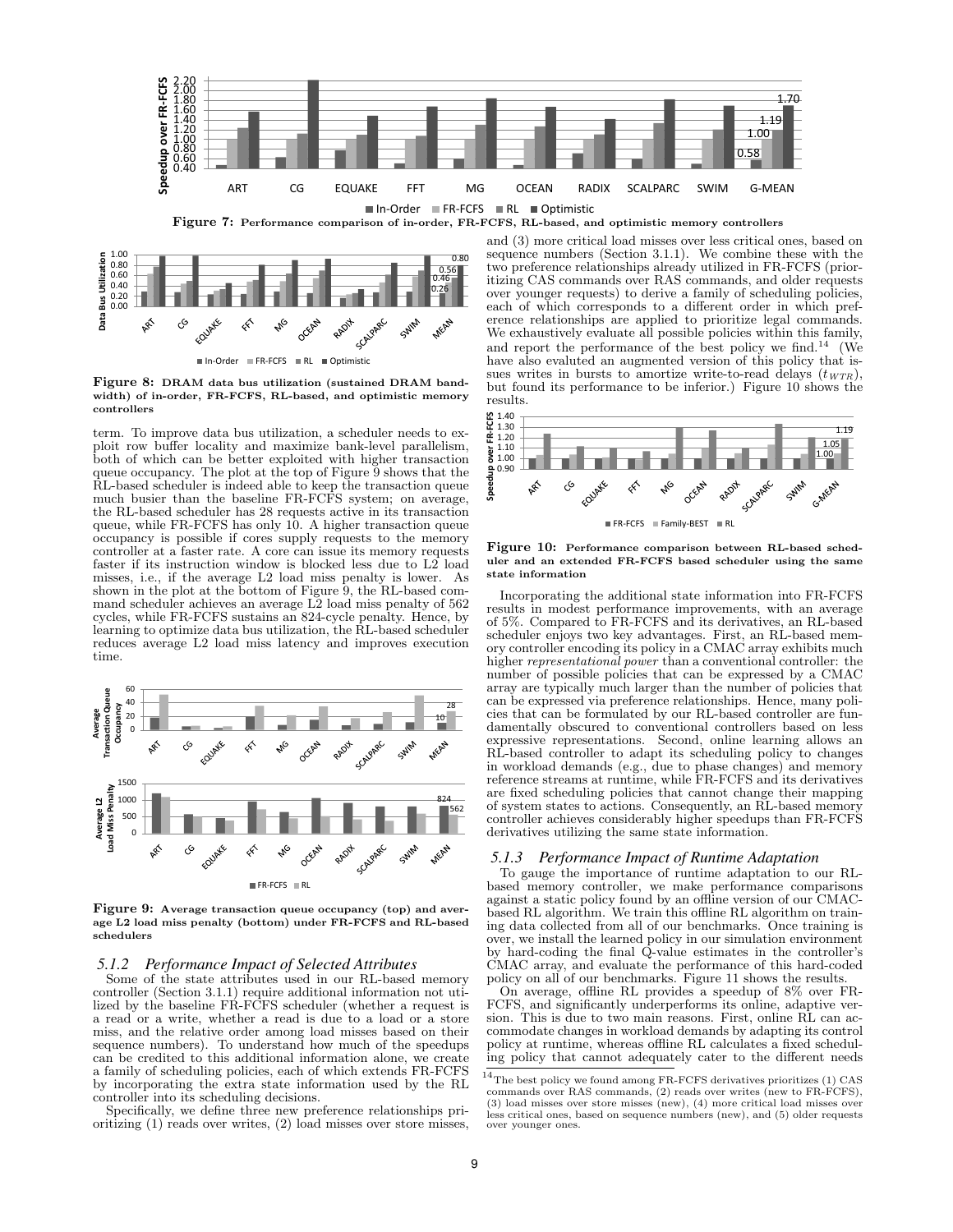

Figure 11: Performance comparison against a static, RL-based scheduler trained offline.

of all phases within a program. Second, offline RL algorithms can have difficulty finding high-performance control policies for non-stationary environments where the state transition probability distribution characterizing the dynamics of the environment (Section 2) changes over time. In contrast, due to its ability to sample training data from the actual distribution at runtime, online RL more readily accommodates non-stationarity. Overall, these results suggest that online learning is essential to our RL-based memory controller.

#### *5.1.4 Sensitivity to Controller Parameters*

The plot on the left side of Figure 12 shows speedups with respect to FR-FCFS for different values of the discount rate  $\gamma$ . Recall that  $\gamma$  is effectively a knob that controls how important future rewards are compared to immediate rewards. In the extreme case where  $\gamma$  is set to zero, the scheduler learns to maximize only its immediate rewards, and suffers a significant performance loss compared to schedulers with better planning capabilities (achieved by setting  $\gamma$  to larger values). At the opposite extreme, setting  $\gamma$  to one causes convergence problems in Q-values: the resulting scheduler fails to converge to a high-performance control policy, and achieves relatively poor performance compared to more balanced schedulers. The optimum value of  $\gamma$  is achieved at 0.95 for this set of benchmarks, at which point the scheduler converges to a high-performance control policy.



Figure 12: Performance sensitivity to discount rate  $\gamma$  (left) and exploration parameter  $\epsilon$  (right)

The plot on the right side of Figure 12 shows speedups with respect to FR-FCFS for different values of the exploration parameter  $\epsilon$ . For this set of benchmarks, lower values of  $\epsilon$  work better, and setting  $\epsilon$  to zero does not affect performance adversely. Note, however, that maintaining exploration could still be necessary to accommodate drastic changes in the scheduler's environment, e.g., due to context switches. As expected, large amounts of random exploration lead to severe performance degradation.

#### 5.2 Scaling to Multiple Memory Controllers

A common way of increasing peak DRAM bandwidth for largerscale CMP platforms is to integrate multiple memory controllers on chip [22], where each controller serves a different set of physical addresses through an independent DRAM channel. In our case, this necessitates the integration of multiple autonomous schedulers (i.e., agents), each of which optimizes its own longterm cumulative performance target. One question that arises in such a distributed RL setting with multiple schedulers is whether Q-values can successfully converge in the presence of potential interactions between the schedulers (mainly by unblocking cores and thereby affecting the level of parallelism/occupancy in each other's transaction queues), and whether there is a need for explicit coordination among the controllers.

To answer these questions, we experiment with two largerscale CMP configurations: an 8-core CMP with two memory controllers, and a 16-core CMP with four memory controllers. Each memory controller is attached to an independent DDR2 channel with 6.4GB/s of peak bandwidth, for aggregate bandwidth values of 12.8GB/s and 25.6GB/s in the case of 8- and 16-core systems, respectively. Aside from the number of cores



Figure 13: Application performance normalized to the 4-core FR-FCFS baseline.

and independent DDR2 channels, we also scale the number of L2 MSHR entries. We keep all other microarchitectural parameters unchanged. Figure 13 shows the performance of all applications on our 8- and 16-core baselines, normalized to the 4-core baseline performance.

In all three systems, we observe that Q-values converge successfully. To check the need for explicit coordination among schedulers, we repeat the feature selection process (Section 3.4) with additional attributes summarizing the states of other memory controllers to each controller. We find that such state attributes are not selected as they do not provide significant performance improvements. These results lead us to conclude that any potential interactions among the controllers are second-order effects, and that explicit coordination mechanisms among RLbased DRAM schedulers are not needed. Figure 14 shows the results.



Figure 14: RL's speedup over FR-FCFS in 4-, 8-, and 16-core systems with 1, 2, and 4 memory controllers, respectively.

On average, RL-based memory controllers improve performance by 15% and 14% over FR-FCFS in systems with two and four independent channels. Across applications, there is no clear trend indicating a deterioration of performance potential as the number of controllers is increased from one to four. ART is an outlier, where speedups over FR-FCFS drop from 24% to 2% as the system is scaled from four to sixteen cores. We found that this application's data set size is too small to scale beyond four cores effectively, leading to heavy load imbalance in systems with 8 and 16 cores, and artificially reducing the performance potential for DRAM scheduling by restricting the number of in-flight requests in the transaction queue. In all three CMP configurations, the average speedups over all remaining applications are within 2% of one another (denoted as G-MEAN' in Figure 14), suggesting that our RL-based memory controller can be readily incorporated in a system with multiple memory controllers (i.e., a multi-agent configuration) without further modifications.

#### 5.3 Bandwidth Efficiency Analysis

Figure 15 compares the performance of FR-FCFS and RLbased schedulers in 4-core systems with 6.4GB/s and 12.8GB/s peak DRAM bandwidth. The latter is a dual-channel DDR2- 800 SDRAM sub-system with two integrated memory controllers. Results are normalized to the performance of the 6.4GB/s FR-FCFS baseline.

The RL-based 6.4GB/s system delivers half of the speedups that can be achieved by a more expensive, 12.8GB/s configuration with FR-FCFS scheduling. Single-channel RL-based and dual-channel FR-FCFS-based systems achieve speedups of 19% and 39% over a single-channel FR-FCFS-based system, respectively. While the dual-channel FR-FCFS system offers higher peak throughput, the RL-based controller uses its single 6.4GB/s channel more efficiently. Hence, by improving DRAM utilization, a self-optimizing memory controller can deliver 50% of the speedup of an over-provisioned system, at a lower system cost.

Figure 15 also shows that the RL-based scheduler can utilize a dual-channel, 12.8GB/s interface much more effectively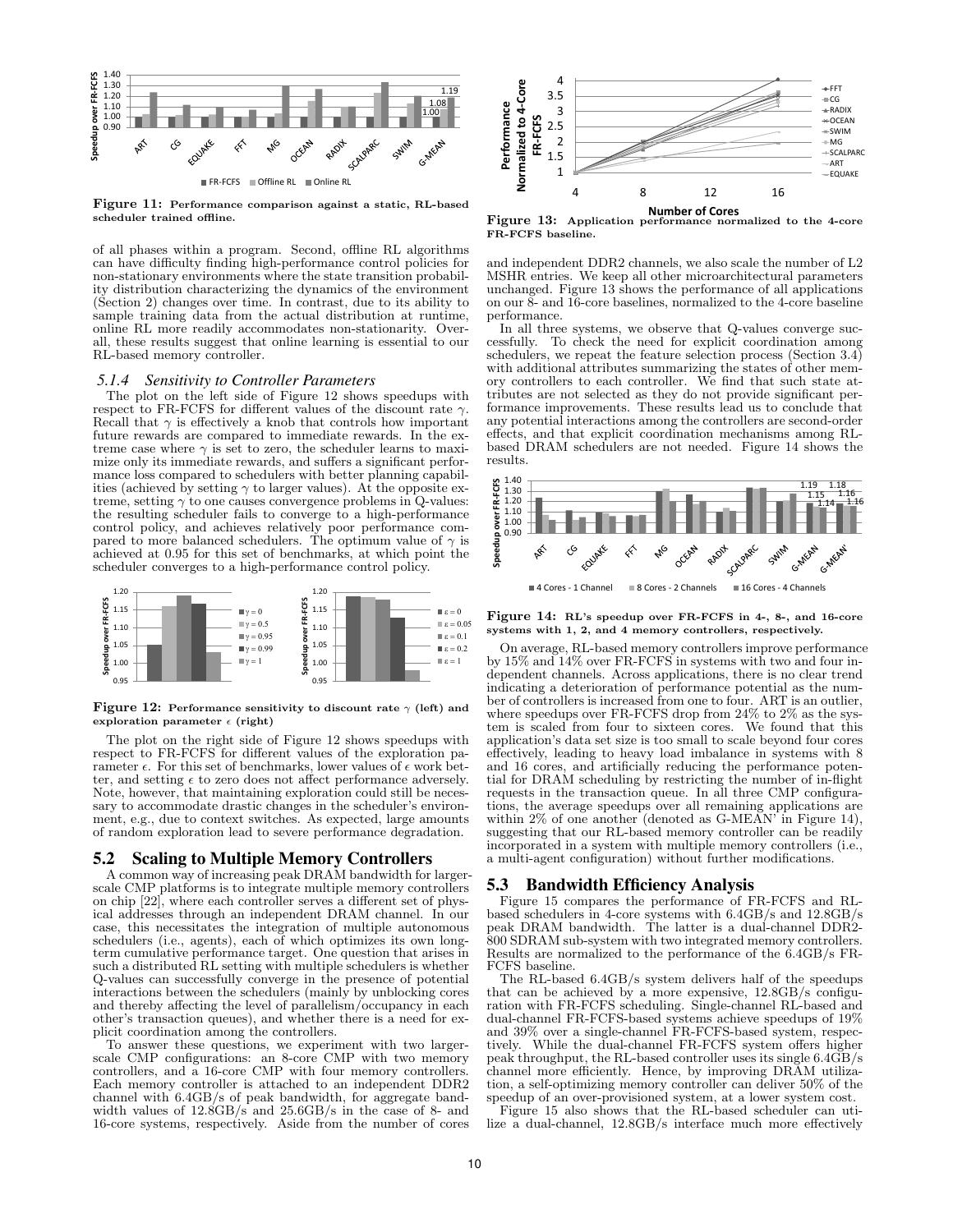

Figure 15: Performance comparison of FR-FCFS and RL-based memory controllers on systems with 6.4GB/s and 12.8GB/s peak DRAM bandwidth

than the FR-FCFS scheduler. Consequently, the RL-based dualchannel system outperforms the other three configurations by significant margins. In ART and SCALPARC, for instance, a dual-channel system with an RL-based scheduler outperforms the baseline single-channel system by 85% and 83%, respectively. With an FR-FCFS scheduler, however, the same system achieves speedups of only 47% and 37% over the single-channel baseline. Thus, RL-based memory controllers are also an attractive design option for more expensive (and higher performance) CMP memory systems.

#### 5.4 Comparison to QoS-Aware Schedulers

Most memory controller proposals [17, 25, 30, 36, 37, 38, 48, 49], including ours, aim at increasing overall system performance by delivering higher DRAM throughput and/or lower access latency. With the proliferation of CMPs, however, there is growing interest in hardware platforms that can provide performance isolation across applications in a multiprogrammed environment. In particular, several QoS-aware memory controller proposals have been published lately [29, 31, 34].

Providing QoS guarantees in a multiprogrammed environment using an RL design is beyond the scope of our paper and is left for future work. Nevertheless, in the context of executing a parallel application, it is conceivable that a QoS-aware scheduler could help performance in a variety of ways, for example by reducing starvation. To understand whether the speedups delivered by our RL-based memory controller could also be achieved by simply addressing any potential fairness problems across threads, we evaluate Nesbit et al.'s Fair Queueing scheduler [31]. Figure 16 shows the results.



Figure 16: Performance comparison of Fair Queueing and RLbased memory controllers

The fair queueing scheduler provides significant speedups over the baseline FR-FCFS scheduler for two applications (SCAL-PARC and SWIM); the average speedup across all nine applications is 2%. While the RL-scheduler is designed specifically to optimize long-term system performance via runtime interaction with the system, the fair queueing scheduler addresses only one potential source of performance loss (load imbalance) as a by-product of improving fairness.

# 6. RELATED WORK

#### 6.1 DRAM Scheduling

None of the previous work in DRAM scheduling provides a scheduler that can learn the long-term impact of its scheduling decisions and plan accordingly to optimize a given performance metric. To our knowledge, this paper is the first to propose such a scheduler along with a rigorous methodology to designing selfoptimizing DRAM controllers.

Hur and Lin [17] propose a history-based memory scheduler that adapts to the mix of read and write requests from the processor. They target inefficiencies arising in a lower-performing memory controller organization than our baseline. Their scheduler chooses among multiple hard-coded scheduling policies based on the history of read and write requests it receives. Unlike an RL-based controller, their scheme (1) cannot learn a new scheduling policy that is not already implemented by the hardware designer,  $(2)$  cannot learn the long-term performance impact of its scheduling decisions, (3) does not consider the scheduling of row commands (i.e., precharge and activate), and therefore does not completely address the trade-offs involved in DRAM command scheduling. We have adapted their scheduler to our baseline controller organization, but found its performance impact to be negligible (less than 0.3% improvement over FR-FCFS on average) in our more aggressive setup.

Rixner et al. [36, 37] examine various DRAM command scheduling policies and propose the FR-FCFS policy. Hong et al. [16] and McKee et al. [25] describe policies that reorder accesses from different streams in stream-based computations. Zhu and Zhang [48] present modifications to existing scheduling policies to improve system throughput in simultaneous multithreading processors. QoS-aware memory controllers were recently proposed [29, 31, 34] to provide fair access to threads sharing the DRAM system. Shao and Davis [38] describe an access reordering based burst scheduling policy to utilize the DRAM burst mode more effectively. Natarajan et al. [30] examine the impact of different policy decisions in the memory controller in a multiprocessor environment and find that better policies that more efficiently utilize DRAM bandwidth could provide the same performance as doubling the DRAM bandwidth. Ahn et al. [2] study the effect of DRAM scheduling policies and DRAM organization on the performance of data-parallel memory systems. All these previously proposed policies are fixed, rigid, non-adaptive, and unable to learn the long-term effects of their scheduling decisions on performance. In contrast to these, an RL-based controller learns and employs new and adaptive scheduling policies based on system and workload behavior.

Other work has proposed techniques for intelligent address remapping [8], eliminating bank conflicts [44, 47], and refresh scheduling [15] in DRAM controllers. These approaches are orthogonal to our proposal.

# 6.2 Applications of RL in Computer Systems

Reinforcement learning [6, 28, 42] has been successfully applied to a broad class of problems, including autonomous navigation and flight, helicopter control, pole balancing, board games with non-deterministic outcomes (e.g., backgammon), elevator scheduling, dynamic channel assignment in cellular networks [32], processor and memory allocation in data centers [43, 45], routing in ad-hoc networks [10], and the control of pricing decisions in shopbots. Its application to microarchitecture has been limited.

Tesauro et al. [43] explore a reinforcement learning approach to make autonomic resource allocation decisions in data centers. They focus on assigning processors and memory to applications. The proposed algorithm delivers significant speedups over a variety of existing queueing-theoretic allocation policies.

McGovern and Moss [24] apply reinforcement learning and Monte Carlo roll-outs to code scheduling, finding that the learned scheduling policies outperform commercial compilers when compiling for the Alpha 21064 microprocessor.

Other machine learning techniques have been used in the context of branch prediction. Calder et al. [7] use neural networks and decision trees to predict conditional branch directions statically, using static program features. Jimenez and Lin [19] propose the perceptron branch predictor, which outperforms tablebased prediction schemes by significant margins. Emer and Gloy [14] propose the use of genetic programming for automatic derivation of hardware predictors at design time. They do not consider the derivation of on-line architectural control policies. Genetic programming does not utilize the properties of the underlying Markov Decision Processes, and may require a very large